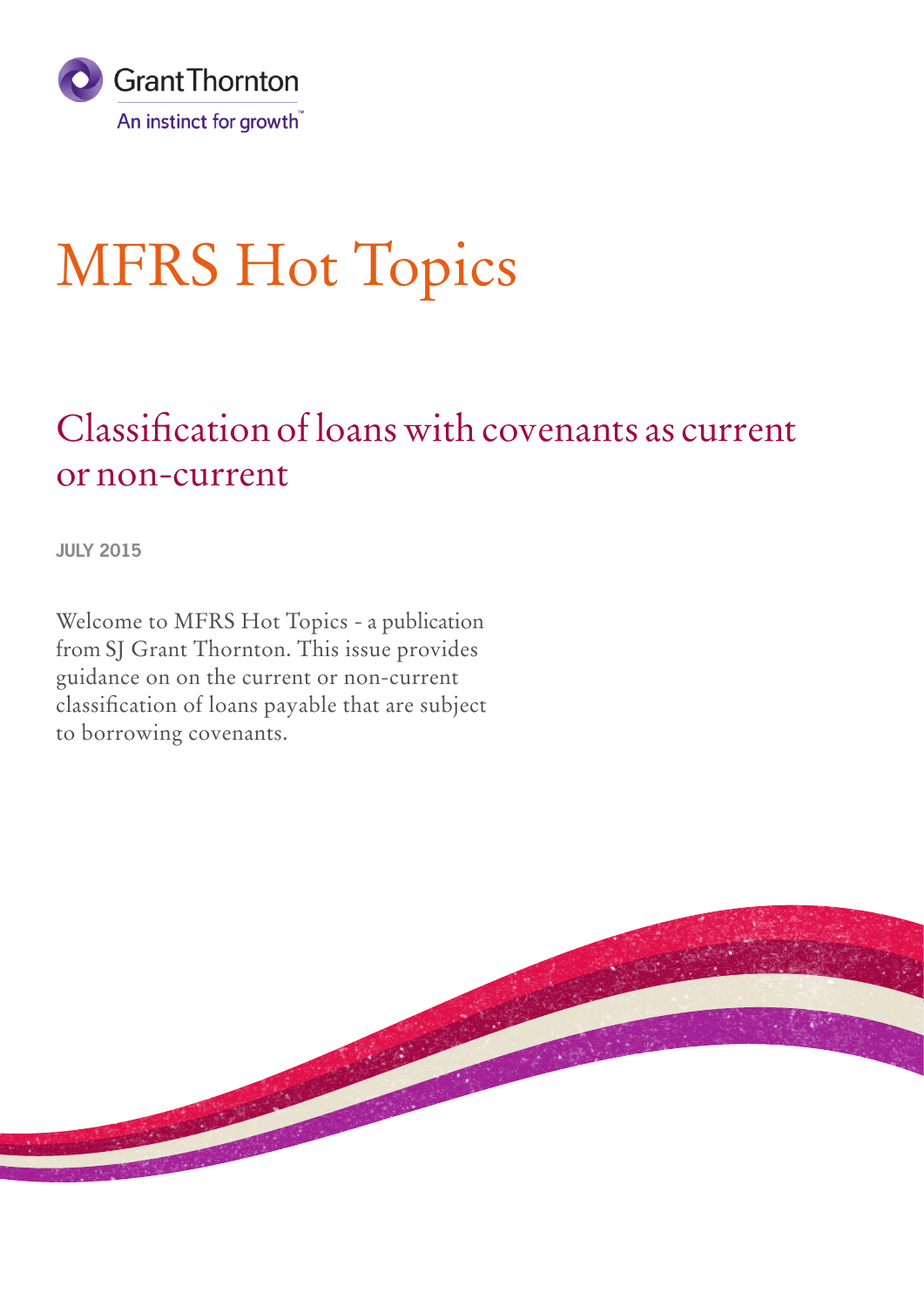Loan agreements often include covenants that, if breached by the borrower, permit the lender to demand repayment before the loan's normal maturity date. Such covenants may, for example, require the borrower to maintain one or more key financial ratios (such as interest cover or a debt to equity ratio) above or below a stated benchmark level.

This Hot Topic provides guidance on the current or non-current classification of loans payable that are subject to borrowing covenants.

#### **Contents**

- 2 Guidance
- 5 Examples

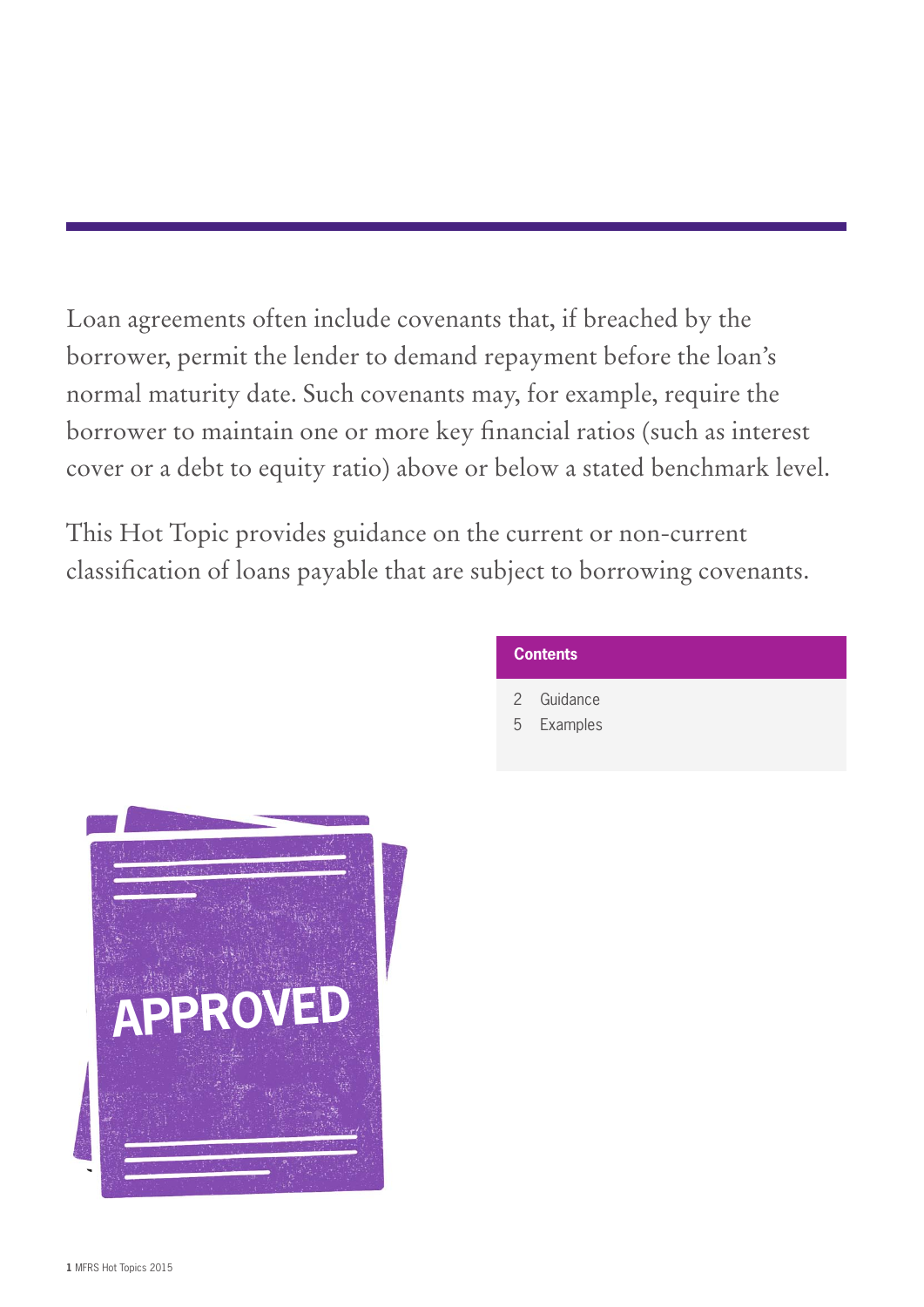## Guidance

A borrower should classify a loan payable as a current liability when it does not have an unconditional right to defer settlement for at least 12 months after the reporting period (Paragraph 69 (d) of MFRS 101 Presentation of Financial Statements). The borrower should assess whether such an unconditional right exists based on the condition of the loan at the end of the reporting period (the reporting date). Terms of a liability that could, at the option of the counterparty, result in its settlement by the issue of equity instruments do not affect its classification.

The following paragraphs provide guidance on how to apply this principle, and the specific requirements of MFRS 101, when a non-current loan is subject to borrowing covenants. The guidance has been written assuming that a breach of a borrowing covenant entitles the lender to require repayment on demand.

#### **Effect of a covenant breach on classification**

Where a borrower has breached a loan covenant on or before the reporting date, it should classify the loan as current (MFRS 101.74). The borrower does not have an unconditional right to defer settlement for at least 12 months after that date.

The assessment of whether or not an entity has breached its loan covenants is based on facts and circumstances at the reporting date. Accordingly:

- classification is based on whether the borrower is in breach of the covenant at the reporting period end, regardless of whether the breach has been reported to the lender at that date. For example, where a breach of a covenant is reported to the lender after the reporting period end but the assessment is based on the financial condition of the borrower at the reporting date, this will result in classification of the loan as current.
- if an entity breaches a covenant after the end of its reporting period but before the date of approval of its financial statements, this is a non-adjusting event in accordance with MFRS 110 Events after the Reporting Period. This matter should be disclosed in accordance with that Standard (along with the matters referred to MFRS 101.76). Information received that provides evidence of the entity's financial condition at the period end and indicates a breach of a covenant that is assessed based on period end conditions is an adjusting event.
- a covenant test within the following 12 months based on the financial conditions after the end of the reporting period does not result in current classification of the loan at the reporting date. This assessment relates to the future condition of the loan. This is the case even if the borrower believes that it is likely that it will 'fail' the future covenant test.
- further, a covenant test within the following 12 months based on the financial condition of the borrower at a future date does not result in current classification even if at the reporting date the borrower's financial status would result in a breach if the test were based on conditions at that date.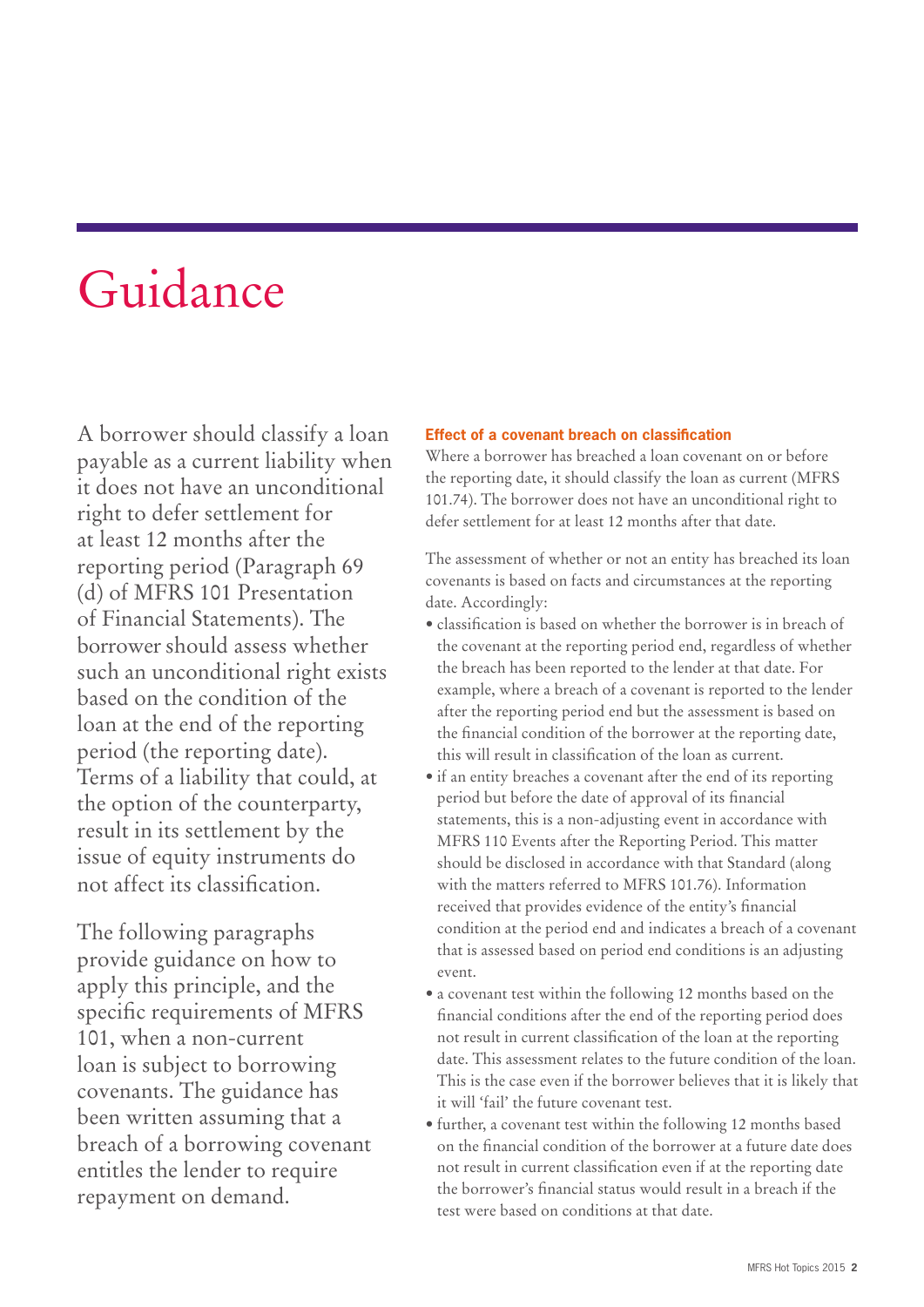#### **Covenant waivers**

A lender may however grant a waiver of its right to demand repayment following a covenant breach in order to allow the borrower time to rectify the breach. The terms and conditions attached to waivers, along with their timing, should be carefully assessed to determine the effect on loan classification. For example, a waiver may:

- defer the lender's demand rights to a later date at which time the lender can decide whether to require settlement
- be an unconditional 'forgiveness' of the past breach such that the lender no longer has a right to demand repayment and will have no automatic right in future
- be conditional on future rectification actions by the lender which are in effect new or additional covenants.



Where the entity obtains a waiver in respect of the breach before the reporting date the loan is classified as non-current if the effect is to defer the lender's right to demand repayment for a period of at least 12 months from the reporting date (MFRS 101.75). In other cases, a lender may agree to waive a covenant breach before the end of the reporting period, but require another test within 12 months of the reporting date. As a result of this type of waiver, the past covenant breach in effect no longer exists. As the future covenant test is based on the financial condition of the borrower at a date after the reporting period, the loan should be classified as non-current. This is consistent with our guidance above on covenant tests within 12 months.

If the lender provides a waiver after the reporting date, the borrower classifies the liability as current because at the reporting date it did not have an unconditional right to defer settlement for at least 12 months after the reporting date (MFRS 101.74). The grant of the waiver is disclosed as a nonadjusting event (MFRS 101.76(c)).

#### **Uncertainty as to whether a covenant has been breached**

It is not appropriate to conclude without further analysis that current classification is required simply because a covenant is expressed in qualitative terms and not (for example) as a quantified financial measure or formula. The terms of loan covenants are sometimes expressed in a way that requires interpretation or judgement. For example, a covenant may refer to 'a material adverse change in the circumstances of the borrower'. The determination of whether or not a breach has occurred at the reporting date may then require clarification from the lender or legal advice. However, the covenant does not of itself imply that the borrower does not have an unconditional right to defer settlement for at least 12 months after the reporting period.

In some cases, the terms of a covenant may suggest that the lender has absolute discretion to judge whether a breach has occurred. In this situation, the substance of the covenant is that of a demand feature with the effect that current classification is appropriate.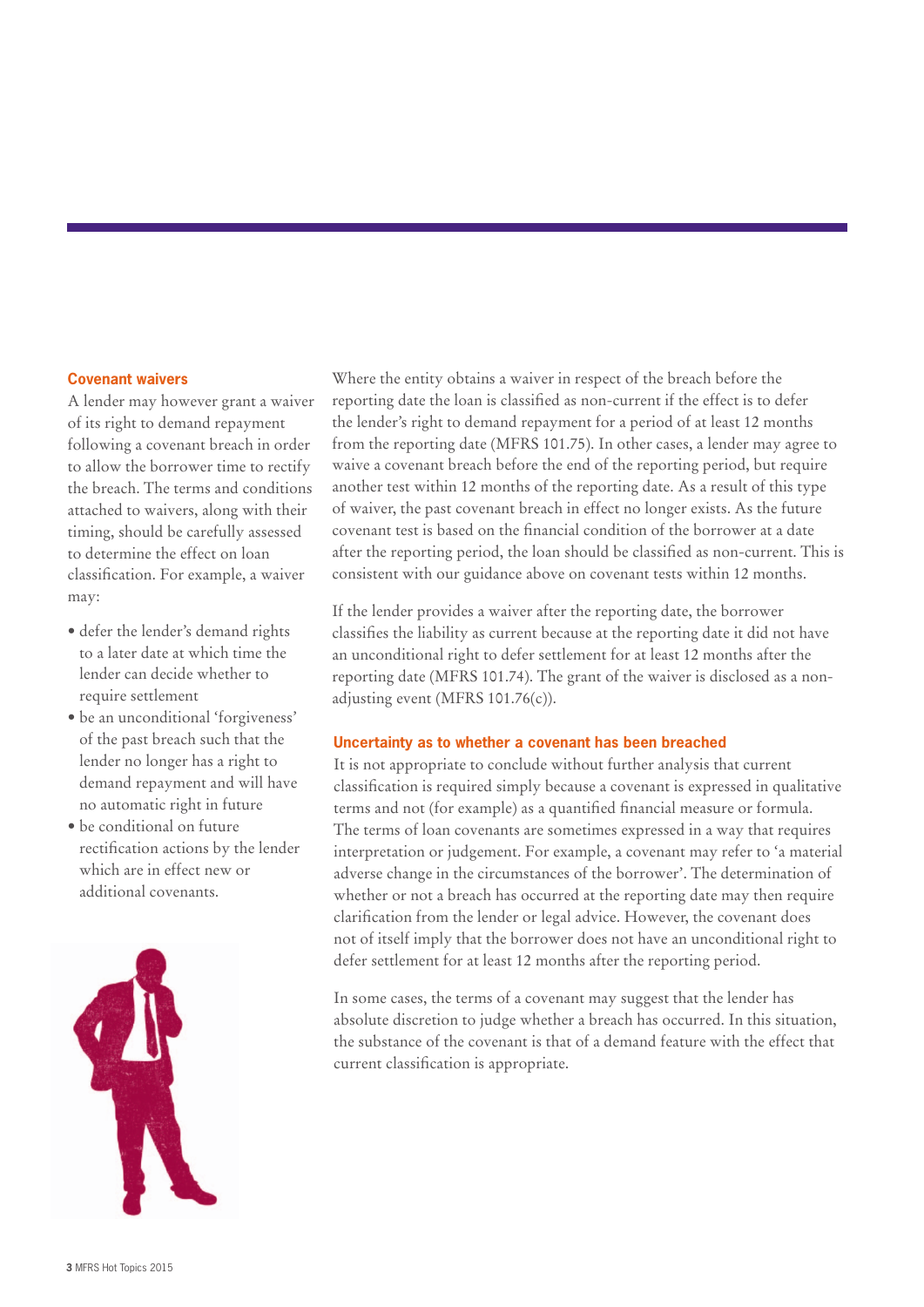#### **Disclosure**

MFRS 7 Financial Instruments: Disclosures requires the following disclosures in respect of breaches of loan covenants during the period (unless the breaches were remedied or the terms of the loan renegotiated on or before the reporting date):

- details of the breaches
- the carrying amount of the loans concerned
- whether the breach was rectified or the terms of the loan renegotiated before the financial statements were authorised for issue (MFRS 7.18-19).

Where the borrower breaches a loan covenant after the reporting period and before the date when the financial statements are authorised for issue, this will be treated as a non-adjusting event and the loan will continue to be classified as non-current. The breach would be disclosed in accordance with MFRS 110.21.

Breaches of loan covenants that are not rectified prior to the date the financial statements are authorised for issue will often have implications for the appropriateness of the going concern assumption which will need to be carefully considered. It should be noted that:

breach of a loan covenant is likely to be associated with wider problems in the borrower's financial performance and position the possible effect of the breach in accelerating the required repayment of a loan may of itself give rise to uncertainties as to the ability of the borrower to continue as a going concern, in addition to the wider problems referred to above

if the impact of a postreporting date covenant breach (combined with other factors as applicable) is that the going concern assumption is no longer appropriate, the effect is so pervasive that MFRS 110 requires that the financial statements are prepared on a non-going concern basis (described in MFRS 110.15 as 'a fundamental change in the basis of accounting, rather than an adjustment to the amounts recognized within the original basis of accounting')

MFRS 101.25 specifies disclosures concerning material uncertainties as to an entity's ability to continue as a going concern. Information received after the reporting date (including a covenant breach) is relevant in assessing whether these disclosures are required (MFRS 110.16).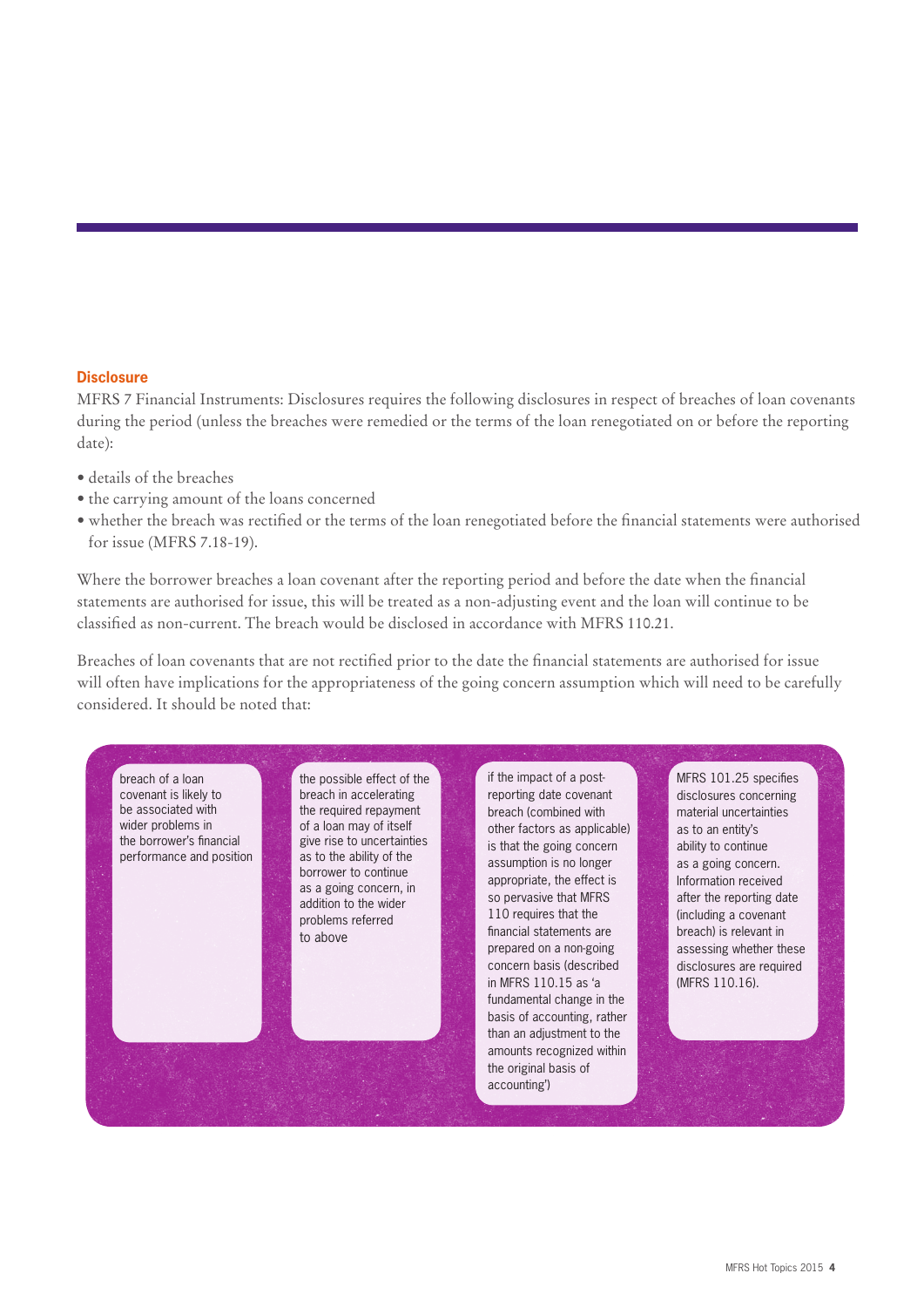### Examples

**Example 1 covenant test within 12 months**  Entity A has a long term bank loan which is subject to certain financial covenants. The loan agreement states that these covenants will be assessed at the end of each quarter, and reported to the bank within a month of the end of each quarter. If the covenants are breached at this time, the loan will be repayable immediately. At the year end, Entity A determines that it is not in breach of the covenant.

Facts are as in example 1 except that Entity A believes that it is likely that the loan covenants will be breached in the following quarter.

#### **Analysis:**

Entity A should classify the loan as non-current at the reporting date. The fact that Entity A must assess compliance with the covenants within the next 12 months does not change the condition of the loan at the reporting date. This assessment relates to future conditions.

#### **Analysis:**

Entity A should classify the loan as non-current at the reporting date. The fact a future breach is likely does not change the condition of the loan at the reporting date.

**Example 3 covenant breach and waiver**

**Example 2 probable future covenant breach** 

> Facts are as in example 1. Prior to the reporting date, Entity A breaches a covenant and obtains a waiver from the bank. The terms of the waiver specify that Entity A has 12 months from the reporting date in which to rectify the breach and the bank cannot demand repayment as a result of the breach during this period. Entity A expects to rectify the covenant breach by raising additional equity capital by means of a rights issue to existing shareholders. The rights issue has been fully subscribed.

#### **Analysis:**

Entity A should classify the loan as non-current at the reporting date. Entity A had obtained an appropriate waiver in respect of the breach before the reporting date and it is within its power to rectify the breach within the waiver period.

#### **Example 4 covenant breach and limited period waiver**

Facts are as in example 3 except that the terms of the waiver specify that the bank cannot demand repayment as a result of the breach during the next three months in which period it will enter into discussions with Entity A in respect of a refinancing of the loan.

#### **Analysis:**

Entity A should classify the loan as current at the reporting date. The loan was in breach at the reporting date and the waiver does not excuse the breach. The bank has deferred a decision regarding the repayment of the loan for a period of less than 12 months from the reporting date.